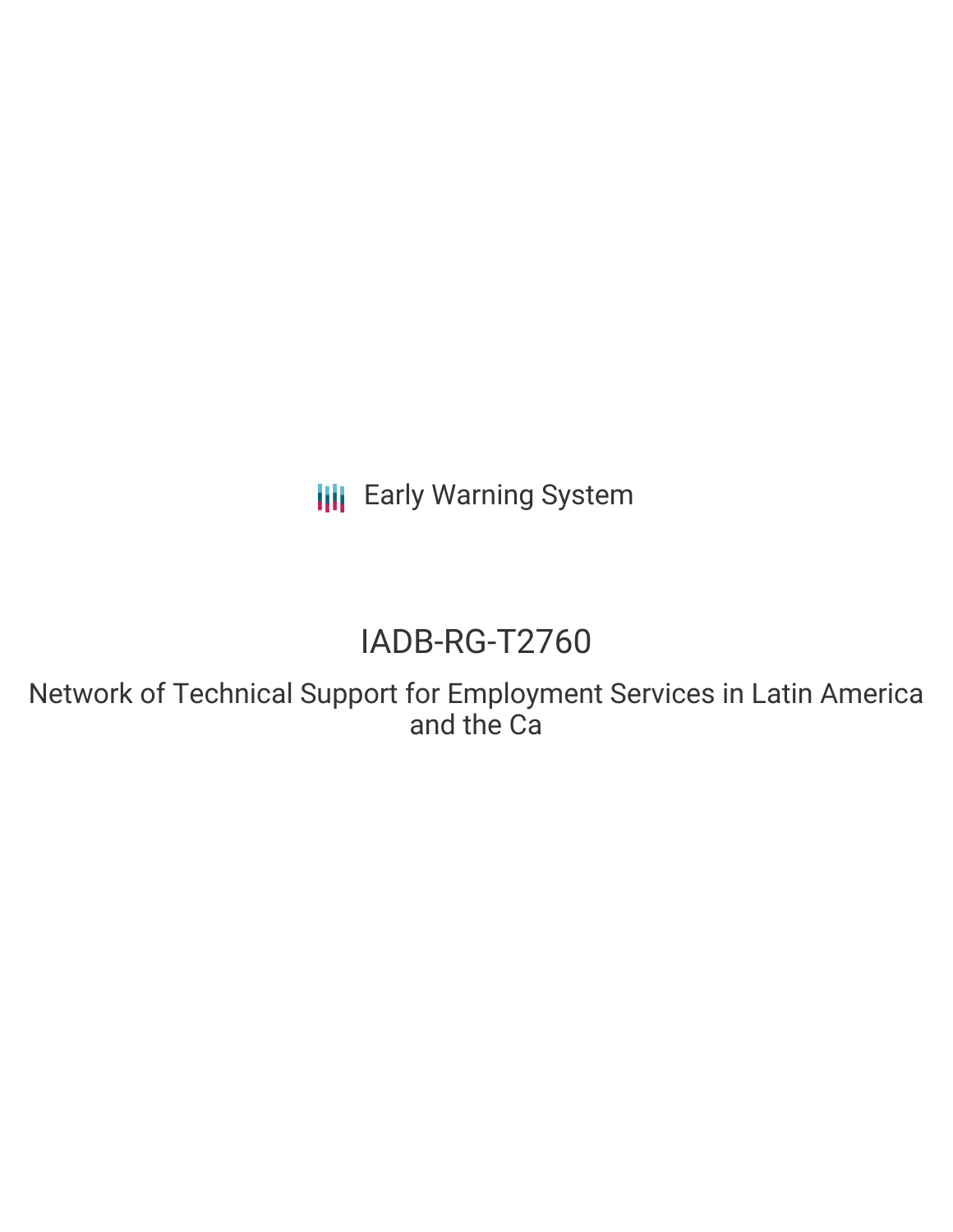

#### **Quick Facts**

| <b>Financial Institutions</b>  | Inter-American Development Bank (IADB) |
|--------------------------------|----------------------------------------|
| <b>Status</b>                  | Active                                 |
| <b>Bank Risk Rating</b>        | C                                      |
| <b>Voting Date</b>             | 2016-09-22                             |
| <b>Investment Type(s)</b>      | <b>Advisory Services</b>               |
| <b>Investment Amount (USD)</b> | $$0.53$ million                        |
| <b>Project Cost (USD)</b>      | \$ 0.53 million                        |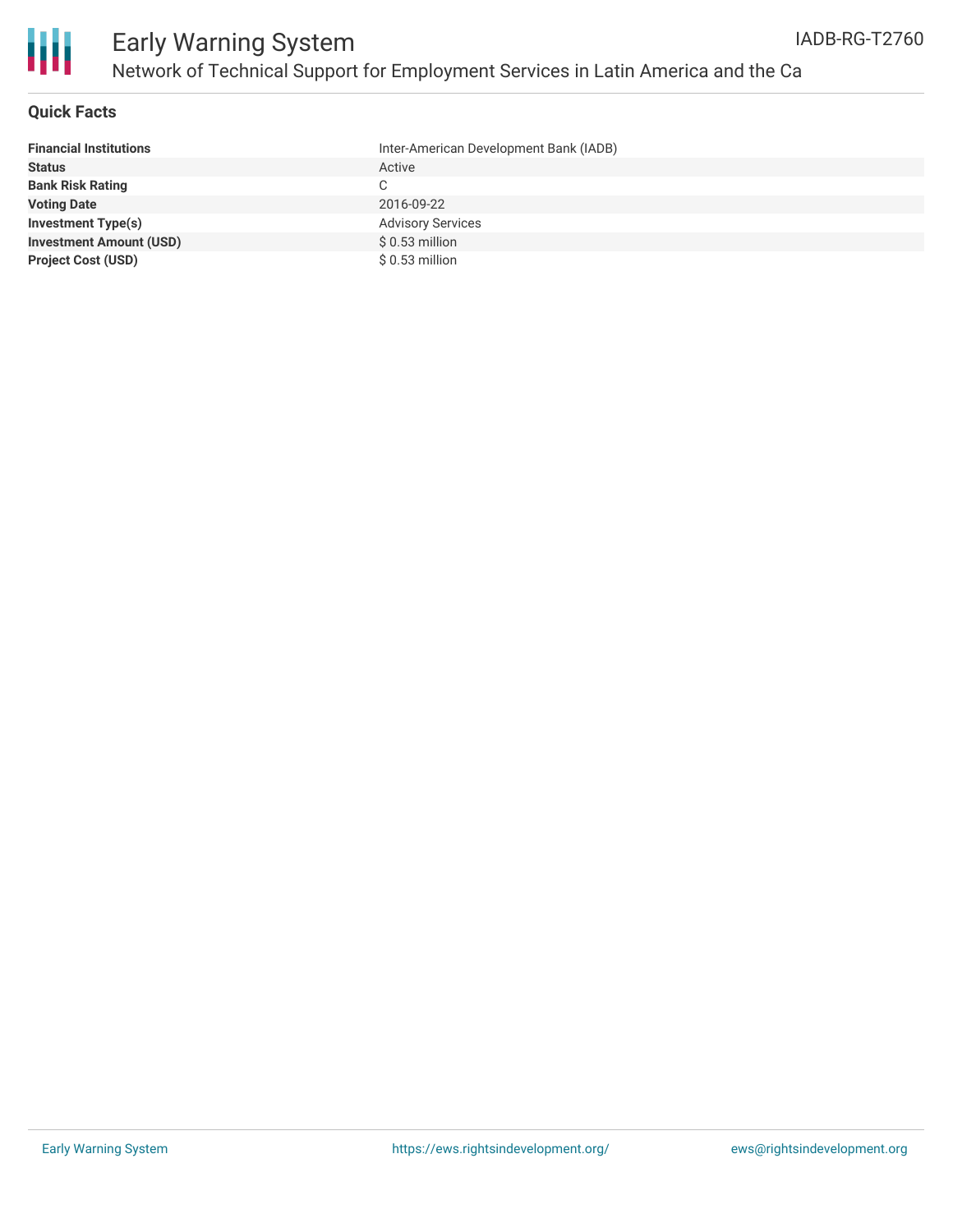

## Early Warning System Network of Technical Support for Employment Services in Latin America and the Ca

### **Project Description**

Contribute to improve labor insertion in LAC countries. Strengthen public employment services (PES) in the region through the financing of a 3rd phase of RED SEALC.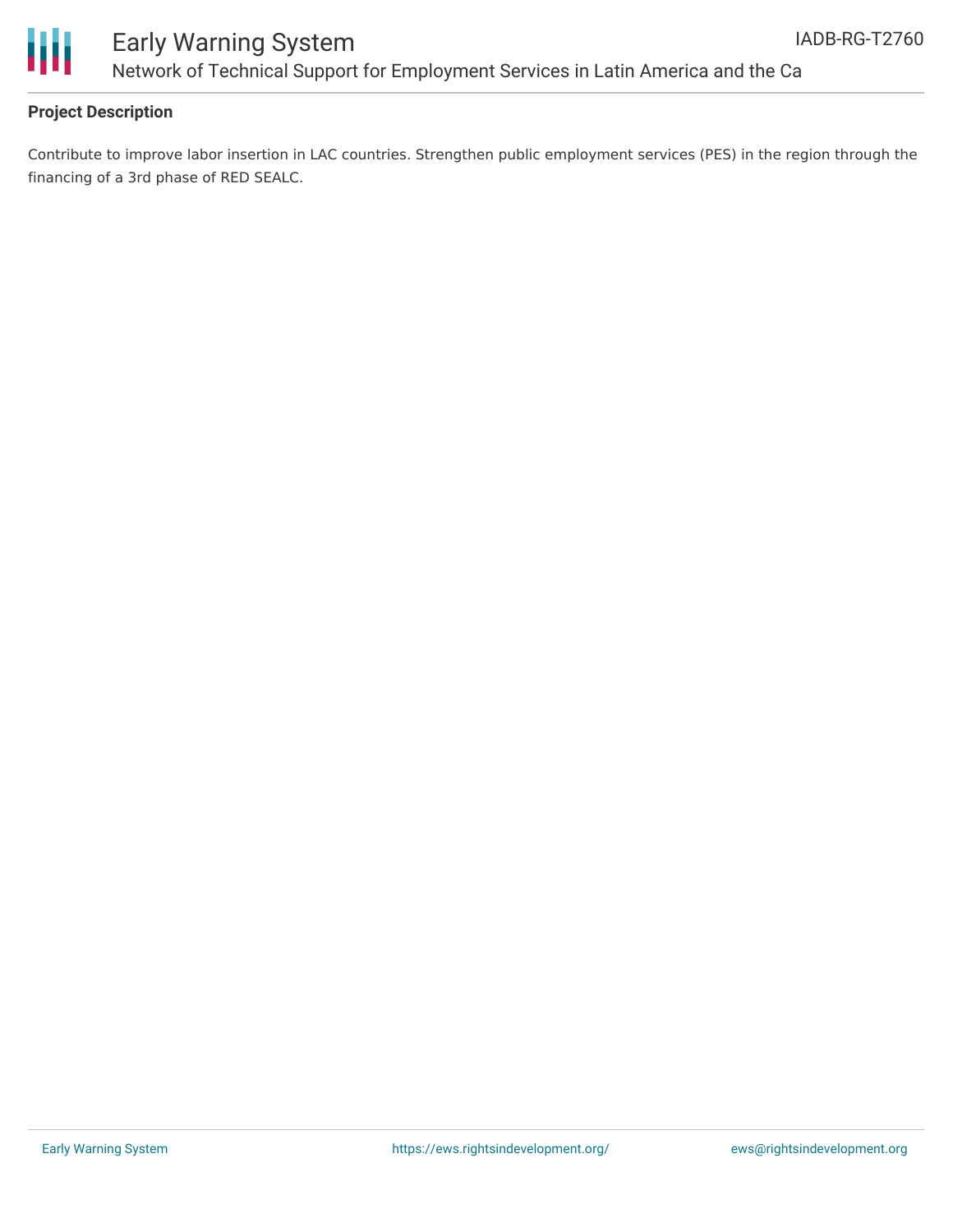

## Early Warning System Network of Technical Support for Employment Services in Latin America and the Ca

#### **Investment Description**

• Inter-American Development Bank (IADB)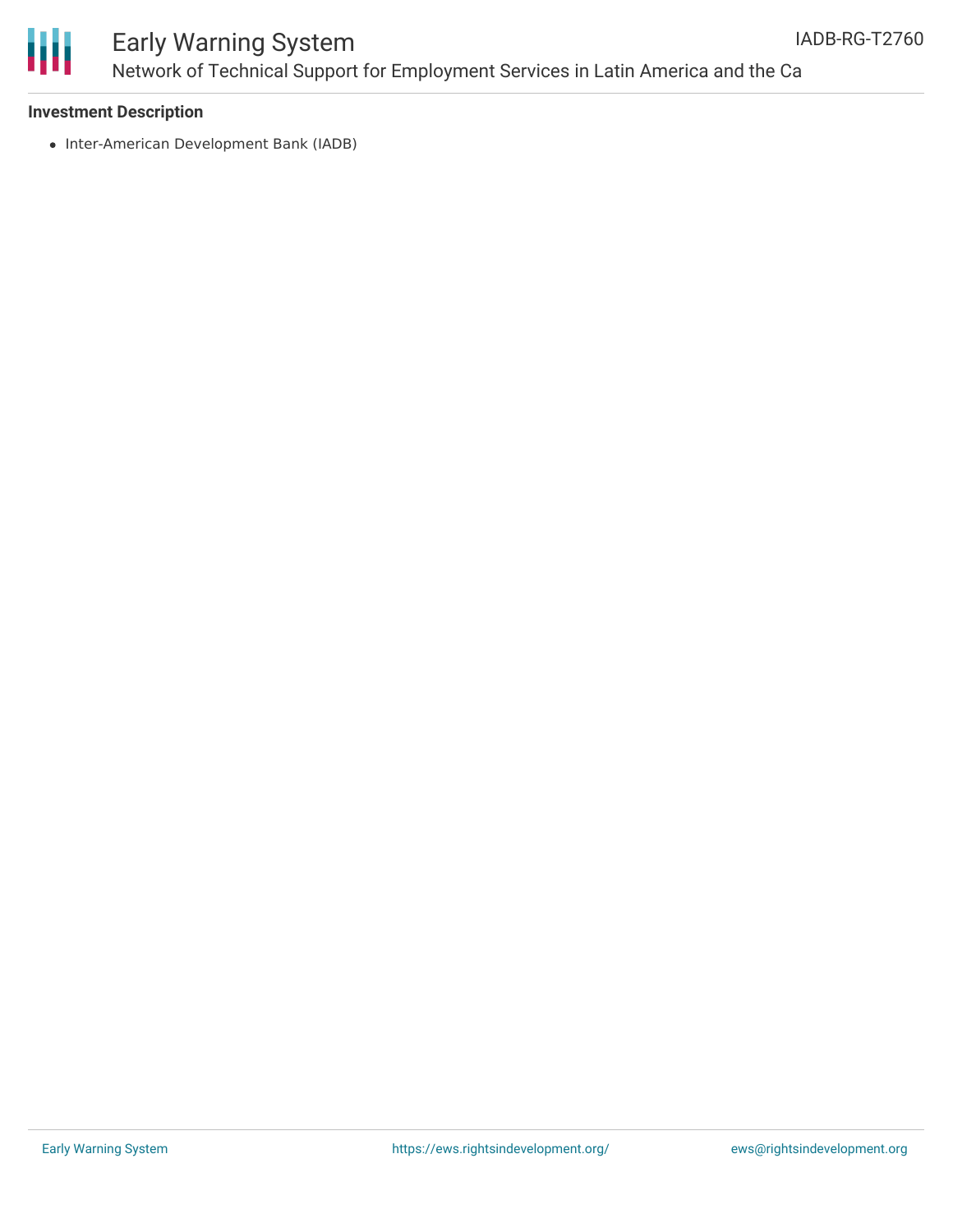

### **Contact Information**

ACCOUNTABILITY MECHANISM OF IADB

The Independent Consultation and Investigation Mechanism (MICI) is the independent complaint mechanism and fact-finding body for people who have been or are likely to be adversely affected by an Inter-American Development Bank (IDB) or Inter-American Investment Corporation (IIC)-funded project. If you submit a complaint to MICI, they may assist you in addressing the problems you raised through a dispute-resolution process with those implementing the project and/or through an investigation to assess whether the IDB or IIC is following its own policies for preventing or mitigating harm to people or the environment. You can submit a complaint by sending an email to MICI@iadb.org. You can learn more about the MICI and how to file a complaint at http://www.iadb.org/en/mici/mici,1752.html (in English) or http://www.iadb.org/es/mici/mici,1752.html (Spanish).